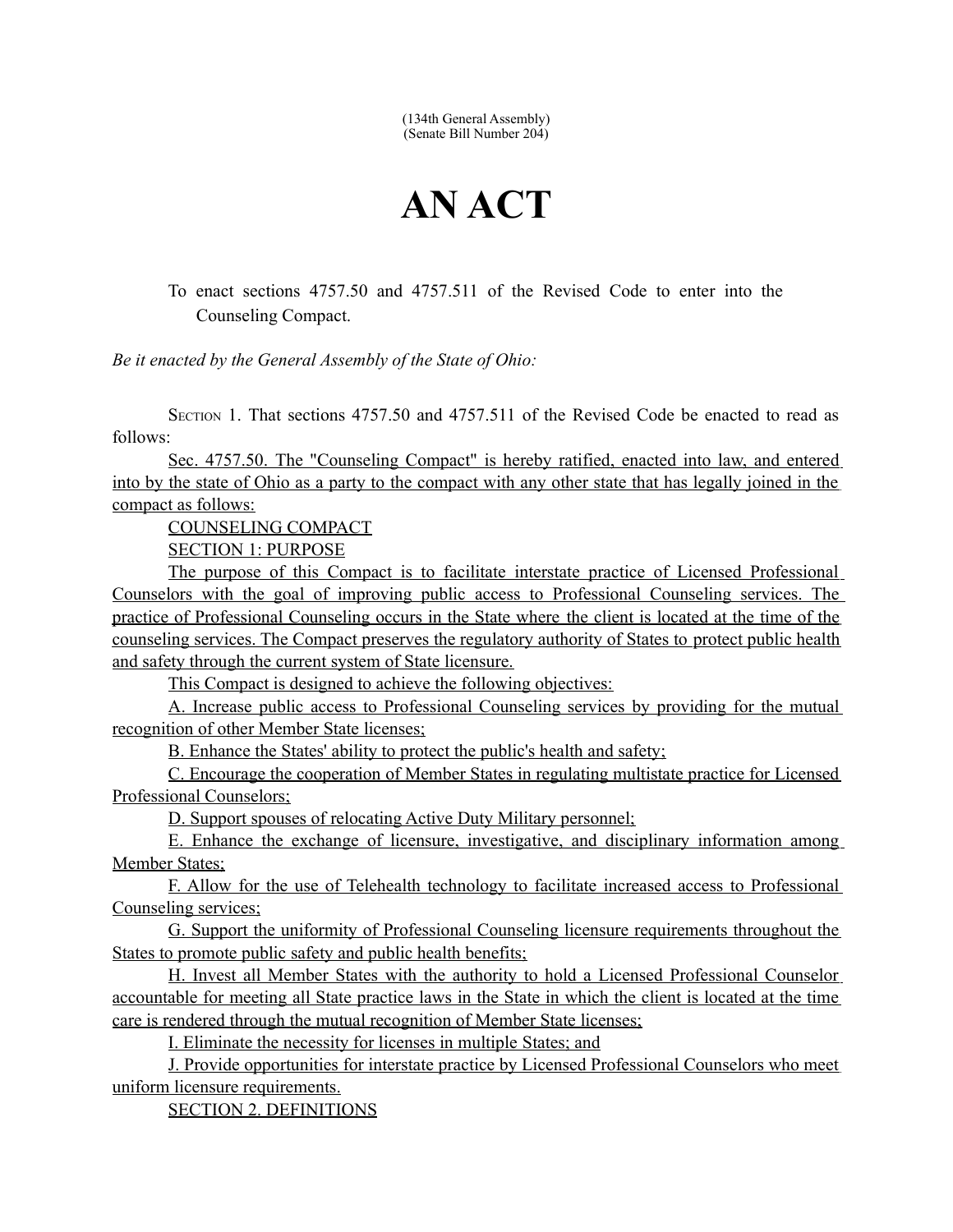As used in this Compact, and except as otherwise provided, the following definitions shall apply:

A. "Active Duty Military" means full-time duty status in the active uniformed service of the United States, including members of the National Guard and Reserve on active duty orders pursuant to 10 U.S.C. Chapters 1209 and 1211.

B. "Adverse Action" means any administrative, civil, equitable or criminal action permitted by a State's laws which is imposed by a licensing board or other authority against a Licensed Professional Counselor, including actions against an individual's license or Privilege to Practice such as revocation, suspension, probation, monitoring of the licensee, limitation on the licensee's practice, or any other Encumbrance on licensure affecting a Licensed Professional Counselor's authorization to practice, including issuance of a cease and desist action.

C. "Alternative Program" means a non-disciplinary monitoring or practice remediation process approved by a Professional Counseling Licensing Board to address Impaired Practitioners.

D. "Continuing Competence/Education" means a requirement, as a condition of license renewal, to provide evidence of participation in, and/or completion of, educational and professional activities relevant to practice or area of work.

E. "Counseling Compact Commission" or "Commission" means the national administrative body whose membership consists of all States that have enacted the Compact.

F. "Current Significant Investigative Information" means:

1. Investigative Information that a Licensing Board, after a preliminary inquiry that includes notification and an opportunity for the Licensed Professional Counselor to respond, if required by State law, has reason to believe is not groundless and, if proved true, would indicate more than a minor infraction; or

2. Investigative Information that indicates that the Licensed Professional Counselor represents an immediate threat to public health and safety regardless of whether the Licensed Professional Counselor has been notified and had an opportunity to respond.

G. "Data System" means a repository of information about Licensees, including, but not limited to, continuing education, examination, licensure, investigative, Privilege to Practice and Adverse Action information.

H. "Encumbered License" means a license in which an Adverse Action restricts the practice of licensed Professional Counseling by the Licensee and said Adverse Action has been reported to the National Practitioners Data Bank (NPDB).

I. "Encumbrance" means a revocation or suspension of, or any limitation on, the full and unrestricted practice of Licensed Professional Counseling by a Licensing Board.

 J. "Executive Committee" means a group of directors elected or appointed to act on behalf of, and within the powers granted to them by, the Commission.

K. "Home State" means the Member State that is the Licensee's primary State of residence.

L. "Impaired Practitioner" means an individual who has a condition(s) that may impair their ability to practice as a Licensed Professional Counselor without some type of intervention and may include, but are not limited to, alcohol and drug dependence, mental health impairment, and neurological or physical impairments.

M. "Investigative Information" means information, records, and documents received or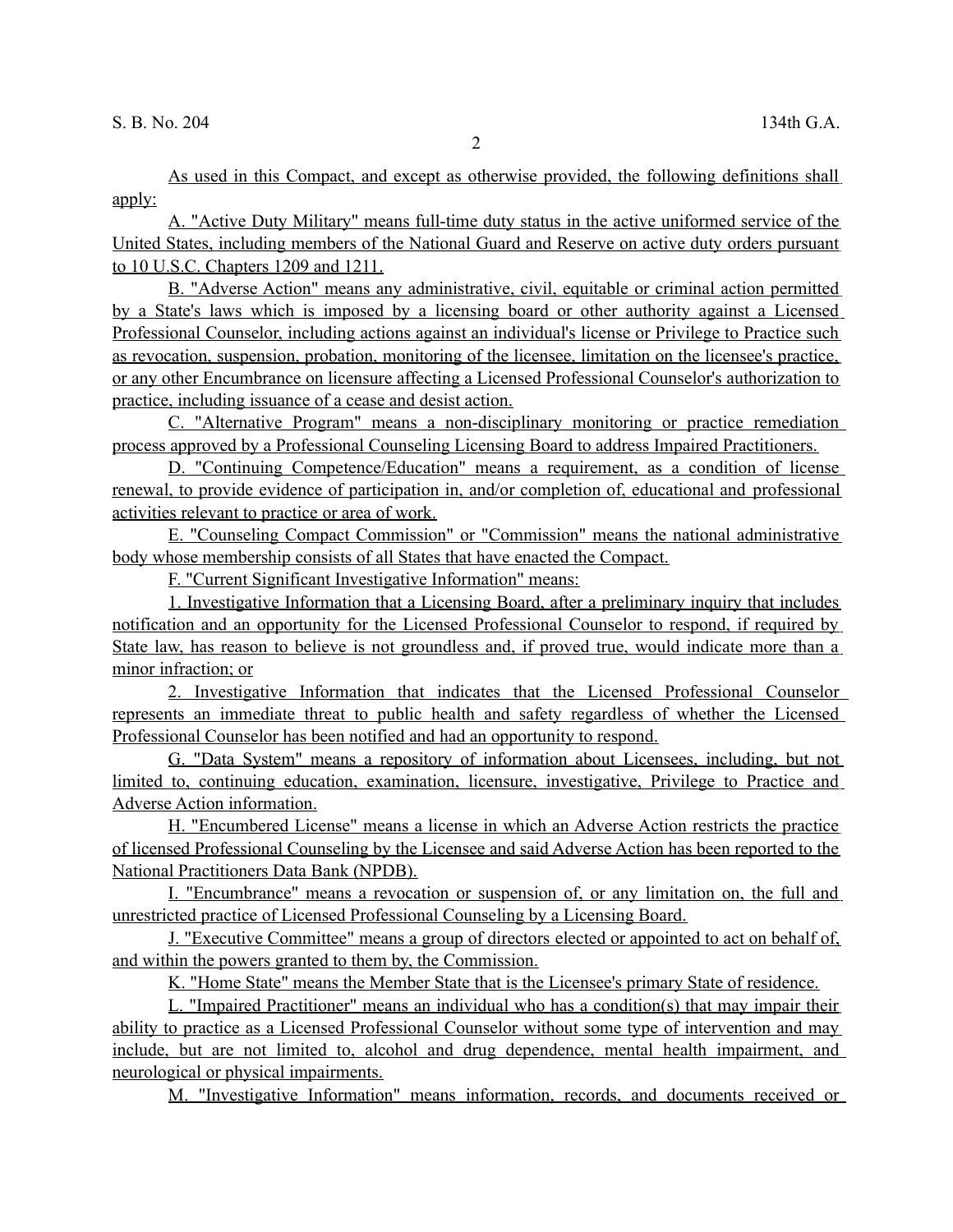generated by a Professional Counseling Licensing Board pursuant to an investigation.

N. "Jurisprudence Requirement" if required by a Member State, means the assessment of an individual's knowledge of the laws and Rules governing the practice of Professional Counseling in a State.

O. "Licensed Professional Counselor" means a counselor licensed by a Member State, regardless of the title used by that State, to independently assess, diagnose, and treat behavioral health conditions.

P. "Licensee" means an individual who currently holds an authorization from the State to practice as a Licensed Professional Counselor.

Q. "Licensing Board" means the agency of a State, or equivalent, that is responsible for the licensing and regulation of Licensed Professional Counselors.

R. "Member State" means a State that has enacted the Compact.

 S. "Privilege to Practice" means a legal authorization, which is equivalent to a license, permitting the practice of Professional Counseling in a Remote State.

T. "Professional Counseling" means the assessment, diagnosis, and treatment of behavioral health conditions by a Licensed Professional Counselor.

U. "Remote State" means a Member State other than the Home State, where a Licensee is exercising or seeking to exercise the Privilege to Practice.

V. "Rule" means a regulation promulgated by the Commission that has the force of law.

W. "Single State License" means a Licensed Professional Counselor license issued by a Member State that authorizes practice only within the issuing State and does not include a Privilege to Practice in any other Member State.

X. "State" means any state, commonwealth, district, or territory of the United States of America that regulates the practice of Professional Counseling.

Y. "Telehealth" means the application of telecommunication technology to deliver Professional Counseling services remotely to assess, diagnose, and treat behavioral health conditions.

Z. "Unencumbered License" means a license that authorizes a Licensed Professional Counselor to engage in the full and unrestricted practice of Professional Counseling.

SECTION 3. STATE PARTICIPATION IN THE COMPACT

A. To Participate in the Compact, a State must currently:

1. License and regulate Licensed Professional Counselors;

2. Require Licensees to pass a nationally recognized exam approved by the Commission;

3. Require Licensees to have a 60 semester-hour (or 90 quarter-hour) master's degree in counseling or 60 semester-hours (or 90 quarter-hours) of graduate course work including the following topic areas:

a. Professional Counseling Orientation and Ethical Practice;

b. Social and Cultural Diversity;

c. Human Growth and Development;

d. Career Development;

e. Counseling and Helping Relationships;

f. Group Counseling and Group Work;

g. Diagnosis and Treatment; Assessment and Testing;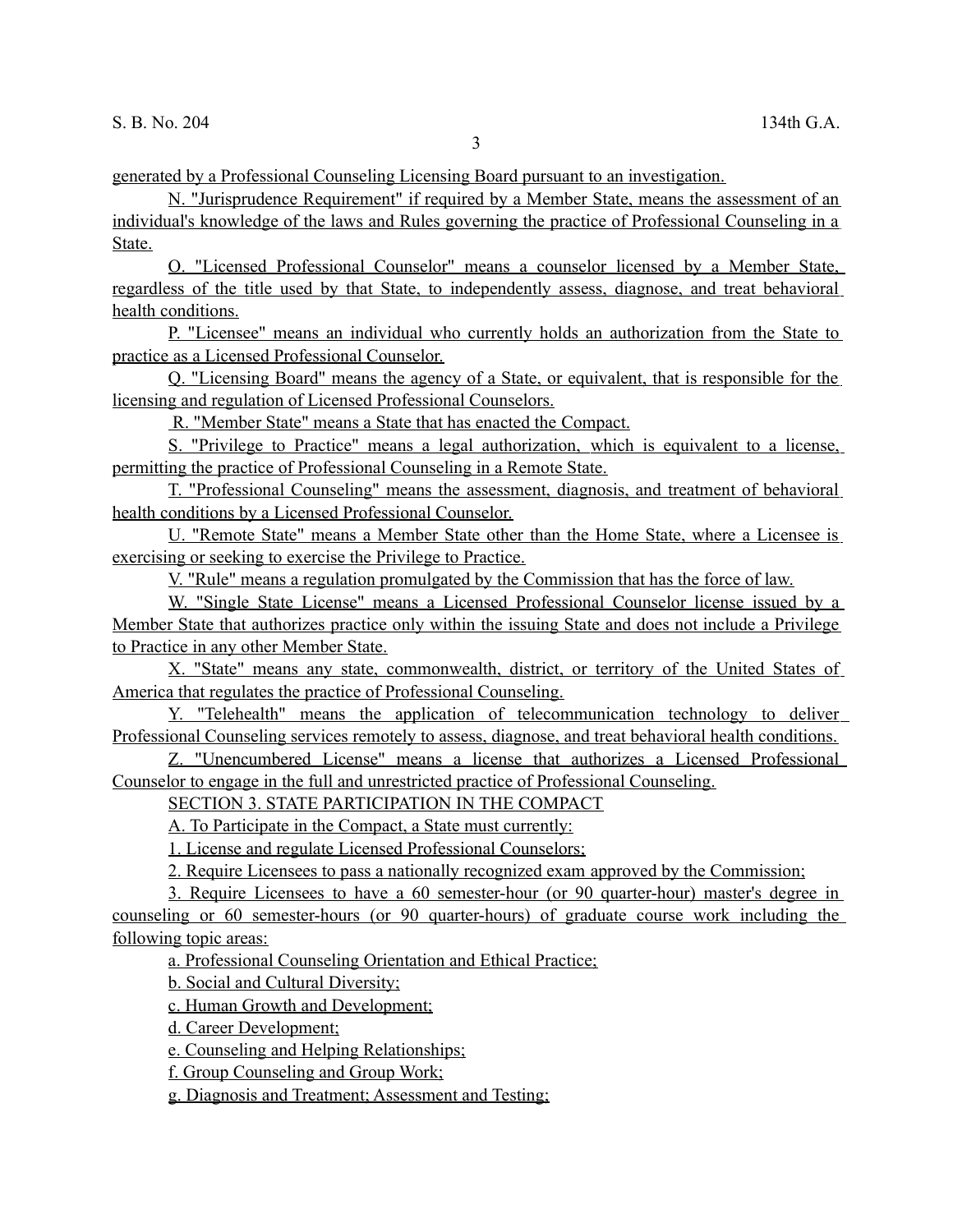h. Research and Program Evaluation; and

i. Other areas as determined by the Commission.

4. Require Licensees to complete a supervised postgraduate professional experience as defined by the Commission;

5. Have a mechanism in place for receiving and investigating complaints about Licensees.

B. A Member State shall:

1. Participate fully in the Commission's Data System, including using the Commission's unique identifier as defined in Rules;

2. Notify the Commission, in compliance with the terms of the Compact and Rules, of any Adverse Action or the availability of Investigative Information regarding a Licensee;

3. Implement or utilize procedures for considering the criminal history records of applicants for an initial Privilege to Practice. These procedures shall include the submission of fingerprints or other biometric-based information by applicants for the purpose of obtaining an applicant's criminal history record information from the Federal Bureau of Investigation and the agency responsible for retaining that State's criminal records;

a. A member state must fully implement a criminal background check requirement, within a time frame established by rule, by receiving the results of the Federal Bureau of Investigation record search and shall use the results in making licensure decisions.

b. Communication between a Member State, the Commission and among Member States regarding the verification of eligibility for licensure through the Compact shall not include any information received from the Federal Bureau of Investigation relating to a federal criminal records check performed by a Member State under Public Law 92-544.

4. Comply with the Rules of the Commission;

5. Require an applicant to obtain or retain a license in the Home State and meet the Home State's qualifications for licensure or renewal of licensure, as well as all other applicable State laws;

6. Grant the Privilege to Practice to a Licensee holding a valid Unencumbered License in another Member State in accordance with the terms of the Compact and Rules; and

 7. Provide for the attendance of the State's commissioner to the Counseling Compact Commission meetings.

C. Member States may charge a fee for granting the Privilege to Practice.

D. Individuals not residing in a Member State shall continue to be able to apply for a Member State's Single State License as provided under the laws of each Member State. However, the Single State License granted to these individuals shall not be recognized as granting a Privilege to Practice Professional Counseling in any other Member State.

E. Nothing in this Compact shall affect the requirements established by a Member State for the issuance of a Single State License.

F. A license issued to a Licensed Professional Counselor by a Home State to a resident in that State shall be recognized by each Member State as authorizing a Licensed Professional Counselor to practice Professional Counseling, under a Privilege to Practice, in each Member State.

SECTION 4. PRIVILEGE TO PRACTICE

A. To exercise the Privilege to Practice under the terms and provisions of the Compact, the Licensee shall: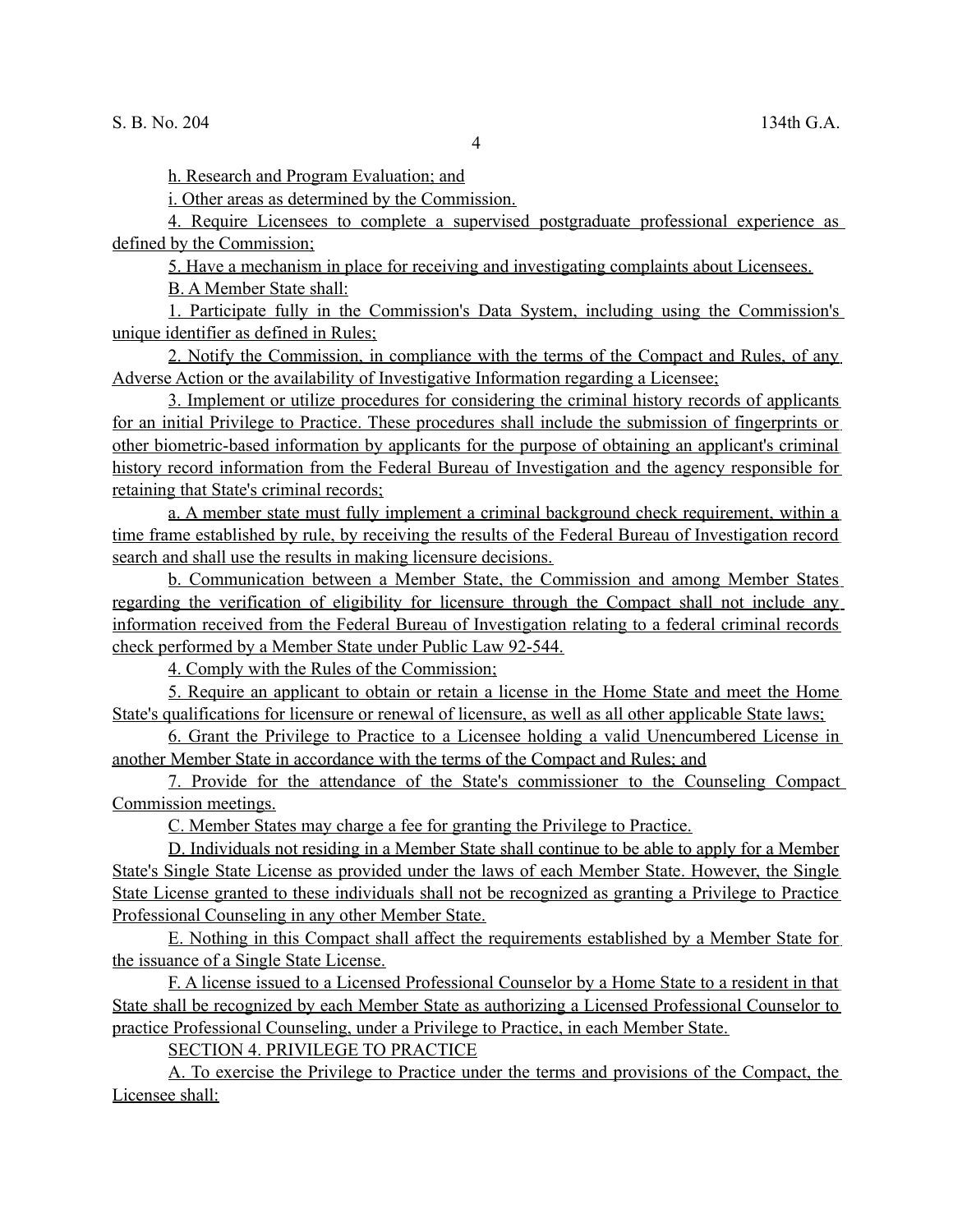1. Hold a license in the Home State;

2. Have a valid United States Social Security Number or National Practitioner Identifier;

3. Be eligible for a Privilege to Practice in any Member State in accordance with Section  $4(D)$ , (G) and (H);

4. Have not had any Encumbrance or restriction against any license or Privilege to Practice within the previous two (2) years;

5. Notify the Commission that the Licensee is seeking the Privilege to Practice within a Remote State(s);

6. Pay any applicable fees, including any State fee, for the Privilege to Practice;

7. Meet any Continuing Competence/Education requirements established by the Home State;

8. Meet any Jurisprudence Requirements established by the Remote State(s) in which the Licensee is seeking a Privilege to Practice; and

9. Report to the Commission any Adverse Action, Encumbrance, or restriction on license taken by any non-Member State within 30 days from the date the action is taken.

B. The Privilege to Practice is valid until the expiration date of the Home State license. The Licensee must comply with the requirements of Section 4(A) to maintain the Privilege to Practice in the Remote State.

C. A Licensee providing Professional Counseling in a Remote State under the Privilege to Practice shall adhere to the laws and regulations of the Remote State.

D. A Licensee providing Professional Counseling services in a Remote State is subject to that State's regulatory authority. A Remote State may, in accordance with due process and that State's laws, remove a Licensee's Privilege to Practice in the Remote State for a specific period of time, impose fines, and/or take any other necessary actions to protect the health and safety of its citizens. The Licensee may be ineligible for a Privilege to Practice in any Member State until the specific time for removal has passed and all fines are paid.

E. If a Home State license is encumbered, the Licensee shall lose the Privilege to Practice in any Remote State until the following occur:

1. The Home State license is no longer encumbered; and

2. Have not had any Encumbrance or restriction against any license or Privilege to Practice within the previous two  $(2)$  years.

F. Once an Encumbered License in the Home State is restored to good standing, the Licensee must meet the requirements of Section 4(A) to obtain a Privilege to Practice in any Remote State.

G. If a Licensee's Privilege to Practice in any Remote State is removed, the individual may lose the Privilege to Practice in all other Remote States until the following occur:

1. The specific period of time for which the Privilege to Practice was removed has ended;

2. All fines have been paid; and

3. Have not had any Encumbrance or restriction against any license or Privilege to Practice within the previous two (2) years.

H. Once the requirements of Section 4(G) have been met, the Licensee must meet the requirements in Section 4(A) to obtain a Privilege to Practice in a Remote State.

 SECTION 5: OBTAINING A NEW HOME STATE LICENSE BASED ON A PRIVILEGE TO PRACTICE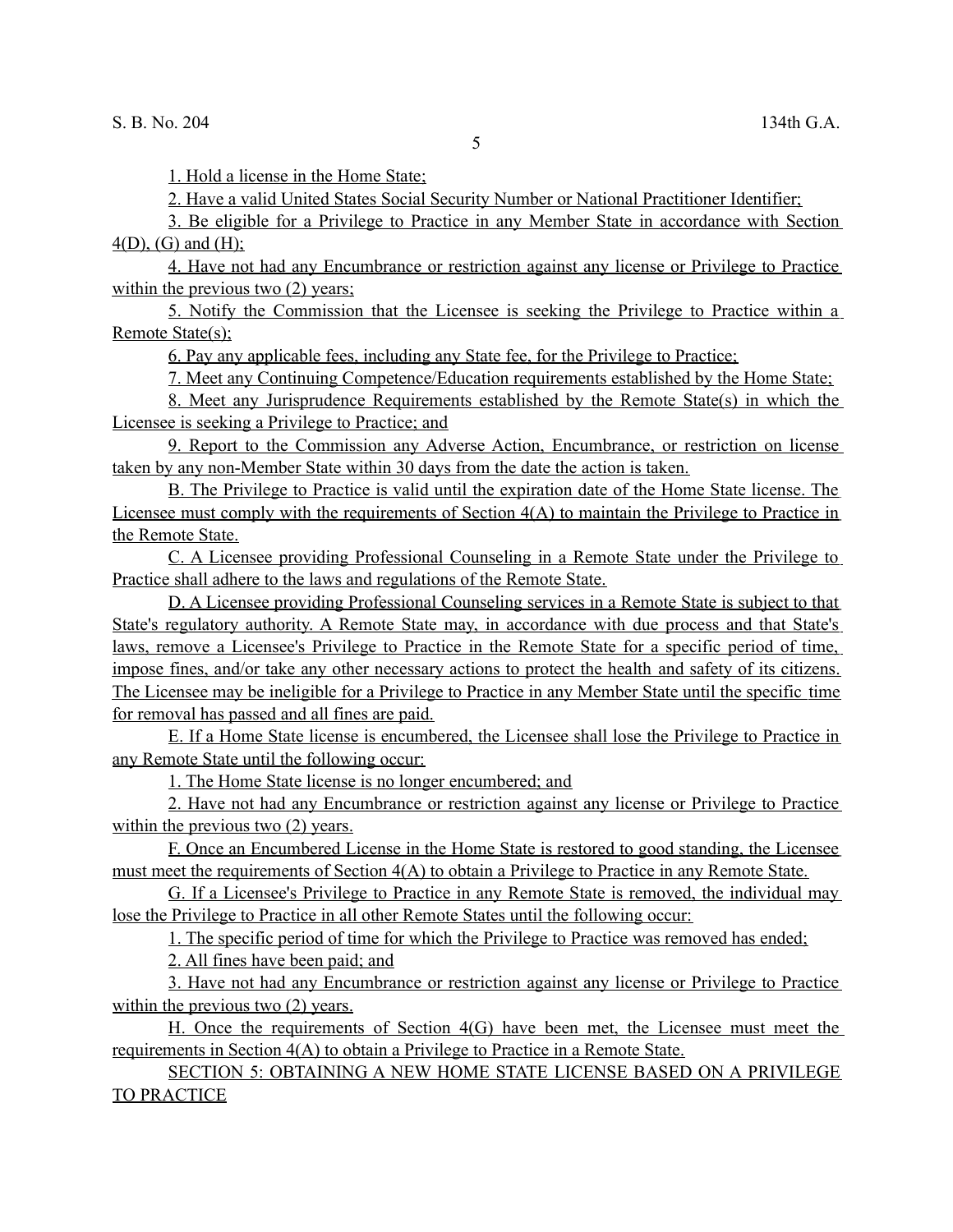S. B. No. 204 134th G.A.

6

 A. A Licensed Professional Counselor may hold a Home State license, which allows for a Privilege to Practice in other Member States, in only one Member State at a time.

B. If a Licensed Professional Counselor changes primary State of residence by moving between two Member States:

1. The Licensed Professional Counselor shall file an application for obtaining a new Home State license based on a Privilege to Practice, pay all applicable fees, and notify the current and new Home State in accordance with applicable Rules adopted by the Commission.

2. Upon receipt of an application for obtaining a new Home State license by virtue of a Privilege to Practice, the new Home State shall verify that the Licensed Professional Counselor meets the pertinent criteria outlined in Section 4 via the Data System, without need for primary source verification except for:

a. a Federal Bureau of Investigation fingerprint based criminal background check if not previously performed or updated pursuant to applicable rules adopted by the Commission in accordance with Public Law 92-544;

b. other criminal background check as required by the new Home State; and

c. completion of any requisite Jurisprudence Requirements of the new Home State.

3. The former Home State shall convert the former Home State license into a Privilege to Practice once the new Home State has activated the new Home State license in accordance with applicable Rules adopted by the Commission.

4. Notwithstanding any other provision of this Compact, if the Licensed Professional Counselor cannot meet the criteria in Section 4, the new Home State may apply its requirements for issuing a new Single State License.

5. The Licensed Professional Counselor shall pay all applicable fees to the new Home State in order to be issued a new Home State license.

C. If a Licensed Professional Counselor changes Primary State of Residence by moving from a Member State to a non-Member State, or from a non-Member State to a Member State, the State criteria shall apply for issuance of a Single State License in the new State.

D. Nothing in this Compact shall interfere with a Licensee's ability to hold a Single State License in multiple States, however for the purposes of this Compact, a Licensee shall have only one Home State license.

E. Nothing in this Compact shall affect the requirements established by a Member State for the issuance of a Single State License.

## SECTION 6. ACTIVE DUTY MILITARY PERSONNEL OR THEIR SPOUSES

Active Duty Military personnel, or their spouse, shall designate a Home State where the individual has a current license in good standing. The individual may retain the Home State designation during the period the service member is on active duty. Subsequent to designating a Home State, the individual shall only change their Home State through application for licensure in the new State, or through the process outlined in Section 5.

SECTION 7. COMPACT PRIVILEGE TO PRACTICE TELEHEALTH

 A. Member States shall recognize the right of a Licensed Professional Counselor, licensed by a Home State in accordance with Section 3 and under Rules promulgated by the Commission, to practice Professional Counseling in any Member State via Telehealth under a Privilege to Practice as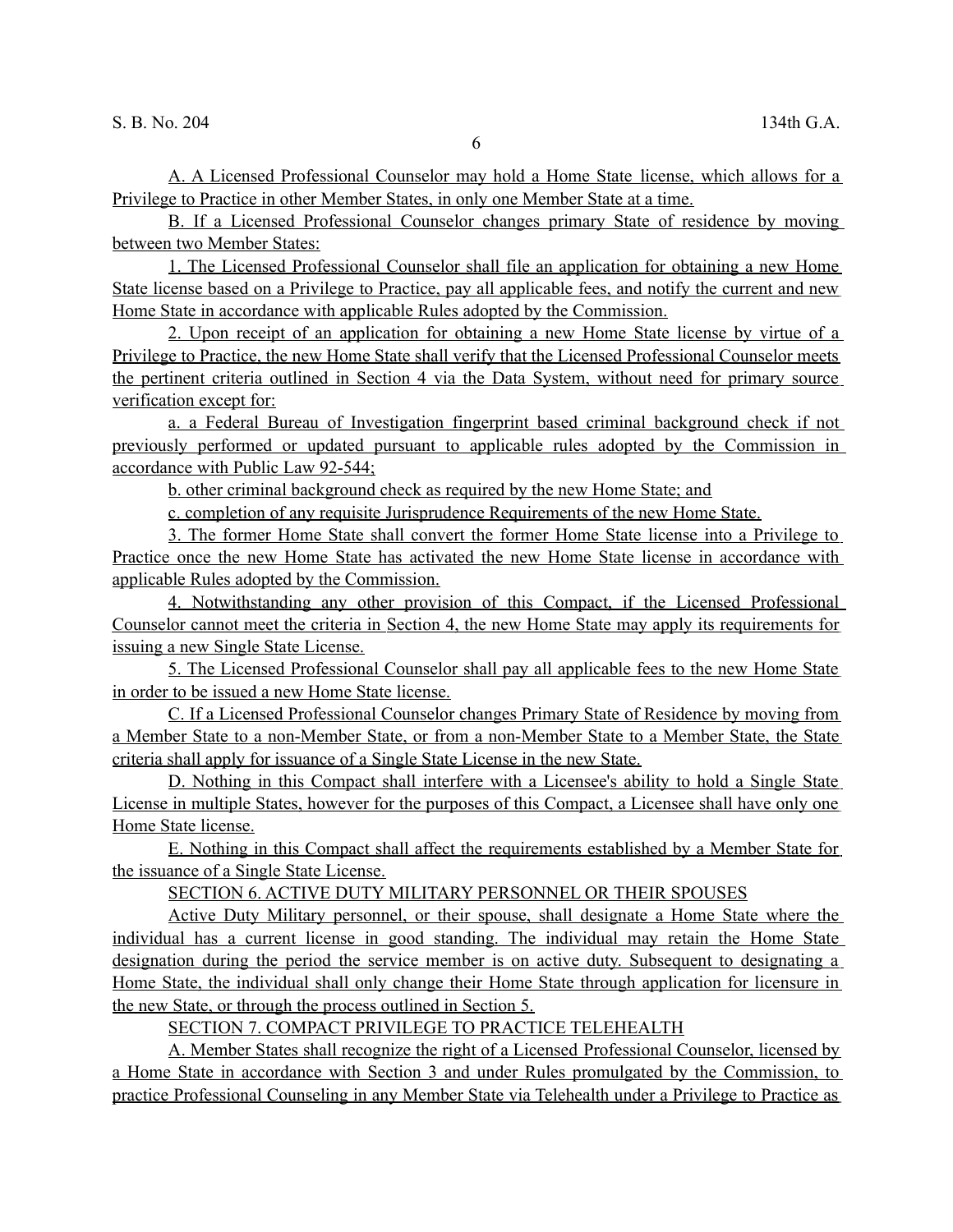7

provided in the Compact and Rules promulgated by the Commission.

B. A Licensee providing Professional Counseling services in a Remote State under the Privilege to Practice shall adhere to the laws and regulations of the Remote State.

SECTION 8. ADVERSE ACTIONS

A. In addition to the other powers conferred by State law, a Remote State shall have the authority, in accordance with existing State due process law, to:

1. Take Adverse Action against a Licensed Professional Counselor's Privilege to Practice within that Member State, and

2. Issue subpoenas for both hearings and investigations that require the attendance and testimony of witnesses as well as the production of evidence. Subpoenas issued by a Licensing Board in a Member State for the attendance and testimony of witnesses or the production of evidence from another Member State shall be enforced in the latter State by any court of competent jurisdiction, according to the practice and procedure of that court applicable to subpoenas issued in proceedings pending before it. The issuing authority shall pay any witness fees, travel expenses, mileage, and other fees required by the service statutes of the State in which the witnesses or evidence are located.

3. Only the Home State shall have the power to take Adverse Action against a Licensed Professional Counselor's license issued by the Home State.

B. For purposes of taking Adverse Action, the Home State shall give the same priority and effect to reported conduct received from a Member State as it would if the conduct had occurred within the Home State. In so doing, the Home State shall apply its own State laws to determine appropriate action.

C. The Home State shall complete any pending investigations of a Licensed Professional Counselor who changes primary State of residence during the course of the investigations. The Home State shall also have the authority to take appropriate action(s) and shall promptly report the conclusions of the investigations to the administrator of the Data System. The administrator of the coordinated licensure information system shall promptly notify the new Home State of any Adverse Actions.

D. A Member State, if otherwise permitted by State law, may recover from the affected Licensed Professional Counselor the costs of investigations and dispositions of cases resulting from any Adverse Action taken against that Licensed Professional Counselor.

E. A Member State may take Adverse Action based on the factual findings of the Remote State, provided that the Member State follows its own procedures for taking the Adverse Action.

F. Joint Investigations:

1. In addition to the authority granted to a Member State by its respective Professional Counseling practice act or other applicable State law, any Member State may participate with other Member States in joint investigations of Licensees.

 2. Member States shall share any investigative, litigation, or compliance materials in furtherance of any joint or individual investigation initiated under the Compact.

G. If Adverse Action is taken by the Home State against the license of a Licensed Professional Counselor, the Licensed Professional Counselor's Privilege to Practice in all other Member States shall be deactivated until all Encumbrances have been removed from the State license. All Home State disciplinary orders that impose Adverse Action against the license of a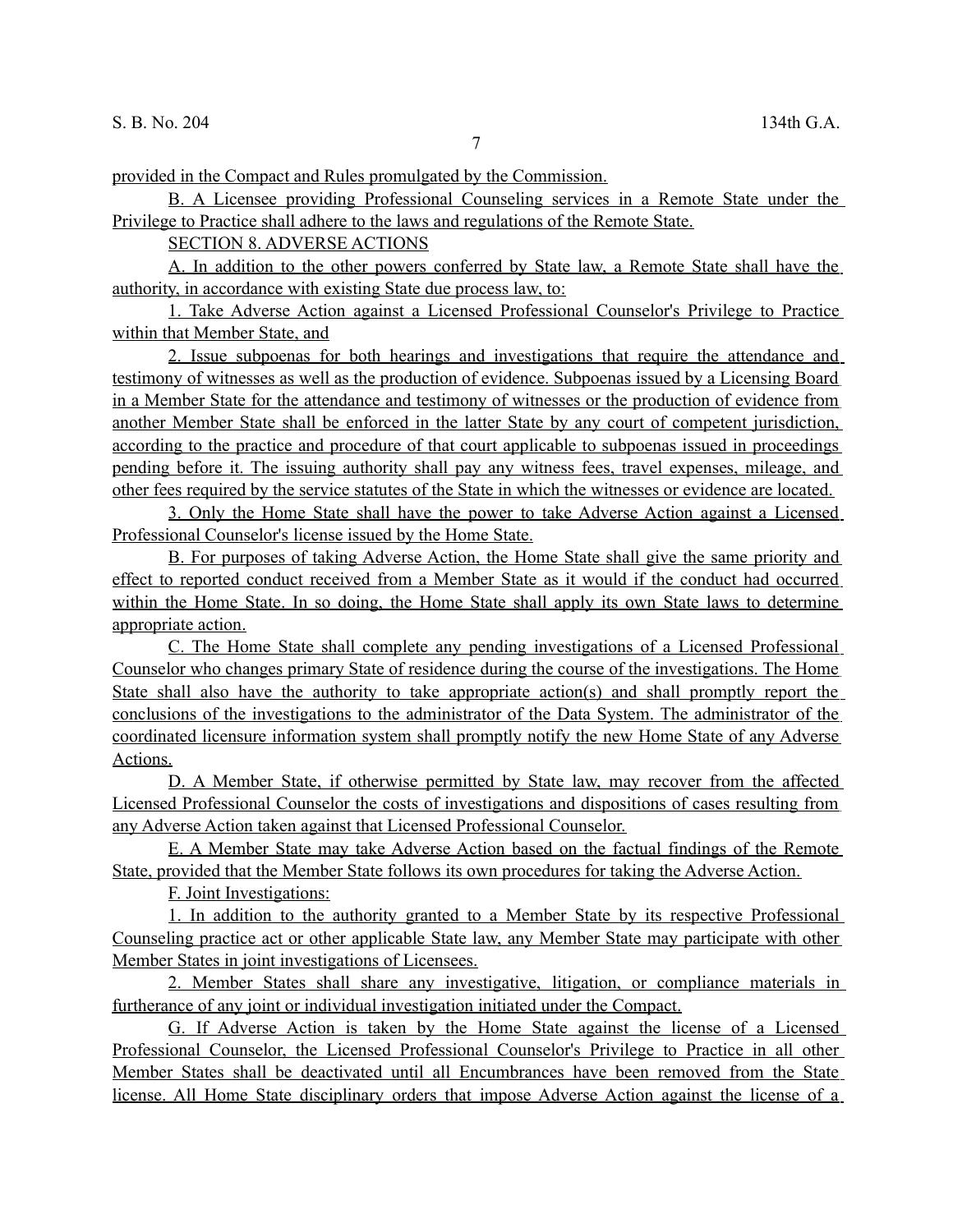8

Licensed Professional Counselor shall include a Statement that the Licensed Professional Counselor's Privilege to Practice is deactivated in all Member States during the pendency of the order.

H. If a Member State takes Adverse Action, it shall promptly notify the administrator of the Data System. The administrator of the Data System shall promptly notify the Home State of any Adverse Actions by Remote States.

I. Nothing in this Compact shall override a Member State's decision that participation in an Alternative Program may be used in lieu of Adverse Action.

SECTION 9. ESTABLISHMENT OF COUNSELING COMPACT COMMISSION

A. The Compact Member States hereby create and establish a joint public agency known as the Counseling Compact Commission:

1. The Commission is an instrumentality of the Compact States.

2. Venue is proper and judicial proceedings by or against the Commission shall be brought solely and exclusively in a court of competent jurisdiction where the principal office of the Commission is located. The Commission may waive venue and jurisdictional defenses to the extent it adopts or consents to participate in alternative dispute resolution proceedings.

3. Nothing in this Compact shall be construed to be a waiver of sovereign immunity.

B. Membership, Voting, and Meetings

1. Each Member State shall have and be limited to one (1) delegate selected by that Member State's Licensing Board.

2. The delegate shall be either:

a. A current member of the Licensing Board at the time of appointment, who is a Licensed Professional Counselor or public member; or

b. An administrator of the Licensing Board.

3. Any delegate may be removed or suspended from office as provided by the law of the State from which the delegate is appointed.

4. The Member State Licensing Board shall fill any vacancy occurring on the Commission within 60 days.

5. Each delegate shall be entitled to one (1) vote with regard to the promulgation of Rules and creation of bylaws and shall otherwise have an opportunity to participate in the business and affairs of the Commission.

6. A delegate shall vote in person or by such other means as provided in the bylaws. The bylaws may provide for delegates' participation in meetings by telephone or other means of communication.

7. The Commission shall meet at least once during each calendar year. Additional meetings shall be held as set forth in the bylaws.

 8. The Commission shall by Rule establish a term of office for delegates and may by Rule establish term limits.

C. The Commission shall have the following powers and duties:

1. Establish the fiscal year of the Commission;

2. Establish bylaws;

3. Maintain its financial records in accordance with the bylaws;

4. Meet and take such actions as are consistent with the provisions of this Compact and the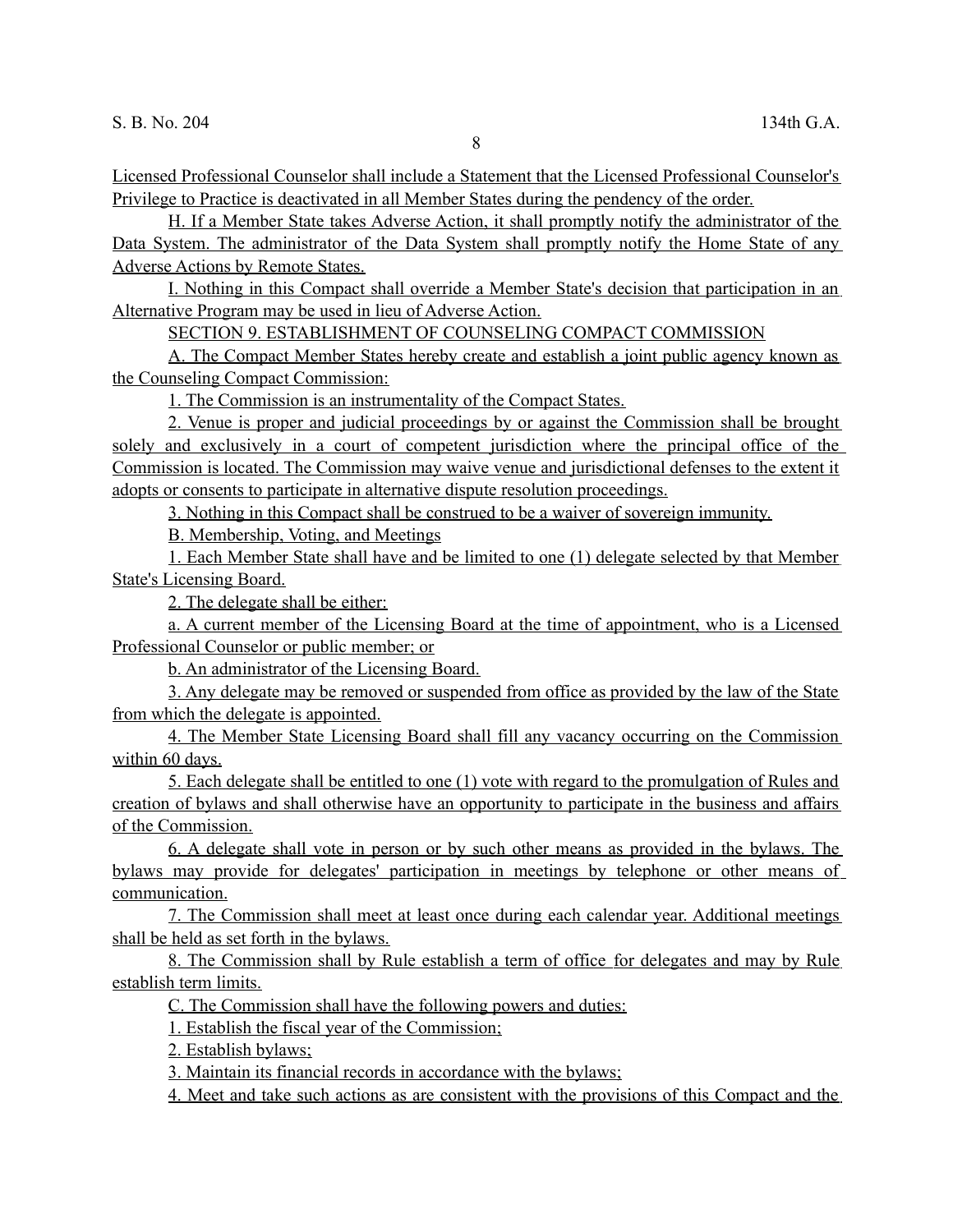## bylaws;

5. Promulgate Rules which shall be binding to the extent and in the manner provided for in the Compact;

6. Bring and prosecute legal proceedings or actions in the name of the Commission, provided that the standing of any State Licensing Board to sue or be sued under applicable law shall not be affected;

7. Purchase and maintain insurance and bonds;

8. Borrow, accept, or contract for services of personnel, including, but not limited to, employees of a Member State;

9. Hire employees, elect or appoint officers, fix compensation, define duties, grant such individuals appropriate authority to carry out the purposes of the Compact, and establish the Commission's personnel policies and programs relating to conflicts of interest, qualifications of personnel, and other related personnel matters;

10. Accept any and all appropriate donations and grants of money, equipment, supplies, materials, and services, and to receive, utilize, and dispose of the same; provided that at all times the Commission shall avoid any appearance of impropriety and/or conflict of interest;

11. Lease, purchase, accept appropriate gifts or donations of, or otherwise to own, hold, improve or use, any property, real, personal or mixed; provided that at all times the Commission shall avoid any appearance of impropriety;

12. Sell convey, mortgage, pledge, lease, exchange, abandon, or otherwise dispose of any property real, personal, or mixed;

13. Establish a budget and make expenditures;

14. Borrow money;

15. Appoint committees, including standing committees composed of members, State regulators, State legislators or their representatives, and consumer representatives, and such other interested persons as may be designated in this Compact and the bylaws;

16. Provide and receive information from, and cooperate with, law enforcement agencies;

17. Establish and elect an Executive Committee; and

18. Perform such other functions as may be necessary or appropriate to achieve the purposes of this Compact consistent with the State regulation of Professional Counseling licensure and practice.

D. The Executive Committee

1. The Executive Committee shall have the power to act on behalf of the Commission according to the terms of this Compact.

2. The Executive Committee shall be composed of up to eleven (11) members:

a. Seven voting members who are elected by the Commission from the current membership of the Commission; and

b. Up to four (4) ex-officio, nonvoting members from four (4) recognized national professional counselor organizations.

c. The ex-officio members will be selected by their respective organizations.

3. The Commission may remove any member of the Executive Committee as provided in bylaws.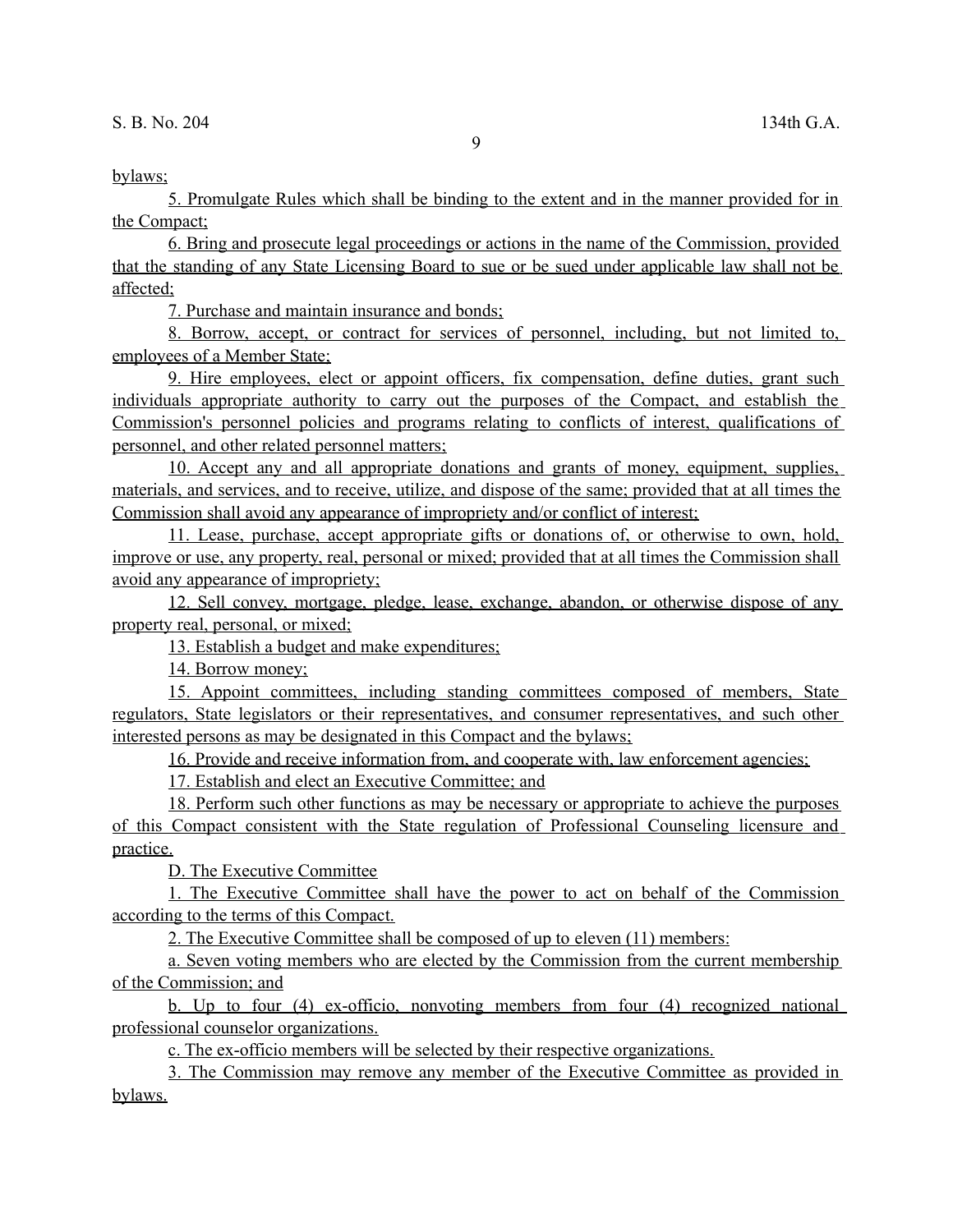4. The Executive Committee shall meet at least annually.

5. The Executive Committee shall have the following duties and responsibilities:

a. Recommend to the entire Commission changes to the Rules or bylaws, changes to this Compact legislation, fees paid by Compact Member States such as annual dues, and any Commission Compact fee charged to Licensees for the Privilege to Practice;

b. Ensure Compact administration services are appropriately provided, contractual or otherwise;

c. Prepare and recommend the budget;

d. Maintain financial records on behalf of the Commission;

e. Monitor Compact compliance of Member States and provide compliance reports to the Commission;

f. Establish additional committees as necessary; and

g. Other duties as provided in Rules or bylaws.

E. Meetings of the Commission

1. All meetings shall be open to the public, and public notice of meetings shall be given in the same manner as required under the Rulemaking provisions in Section 11.

2. The Commission or the Executive Committee or other committees of the Commission may convene in a closed, non-public meeting if the Commission or Executive Committee or other committees of the Commission must discuss:

a. Non-compliance of a Member State with its obligations under the Compact;

b. The employment, compensation, discipline or other matters, practices or procedures related to specific employees or other matters related to the Commissions internal personnel practices and procedures;

c. Current, threatened, or reasonably anticipated litigation;

d. Negotiation of contracts for the purchase, lease, or sale of goods, services, or real estate;

e. Accusing any person of a crime or formally censuring any person;

f. Disclosure of trade secrets or commercial or financial information that is privileged or confidential;

g. Disclosure of information of a personal nature where disclosure would constitute a clearly unwarranted invasion of personal privacy;

h. Disclosure of investigative records compiled for law enforcement purposes;

 i. Disclosure of information related to any investigative reports prepared by or on behalf of or for use of the Commission or other committee charged with responsibility of investigation or determination of compliance issues pursuant to the Compact; or

j. Matters specifically exempted from disclosure by federal or Member State statute.

3. If a meeting, or portion of a meeting, is closed pursuant to this provision, the Commissions legal counsel or designee shall certify that the meeting may be closed and shall reference each relevant exempting provision.

4. The Commission shall keep minutes that fully and clearly describe all matters discussed in a meeting and shall provide a full and accurate summary of actions taken, and the reasons therefore, including a description of the views expressed. All documents considered in connection with an action shall be identified in such minutes. All minutes and documents of a closed meeting shall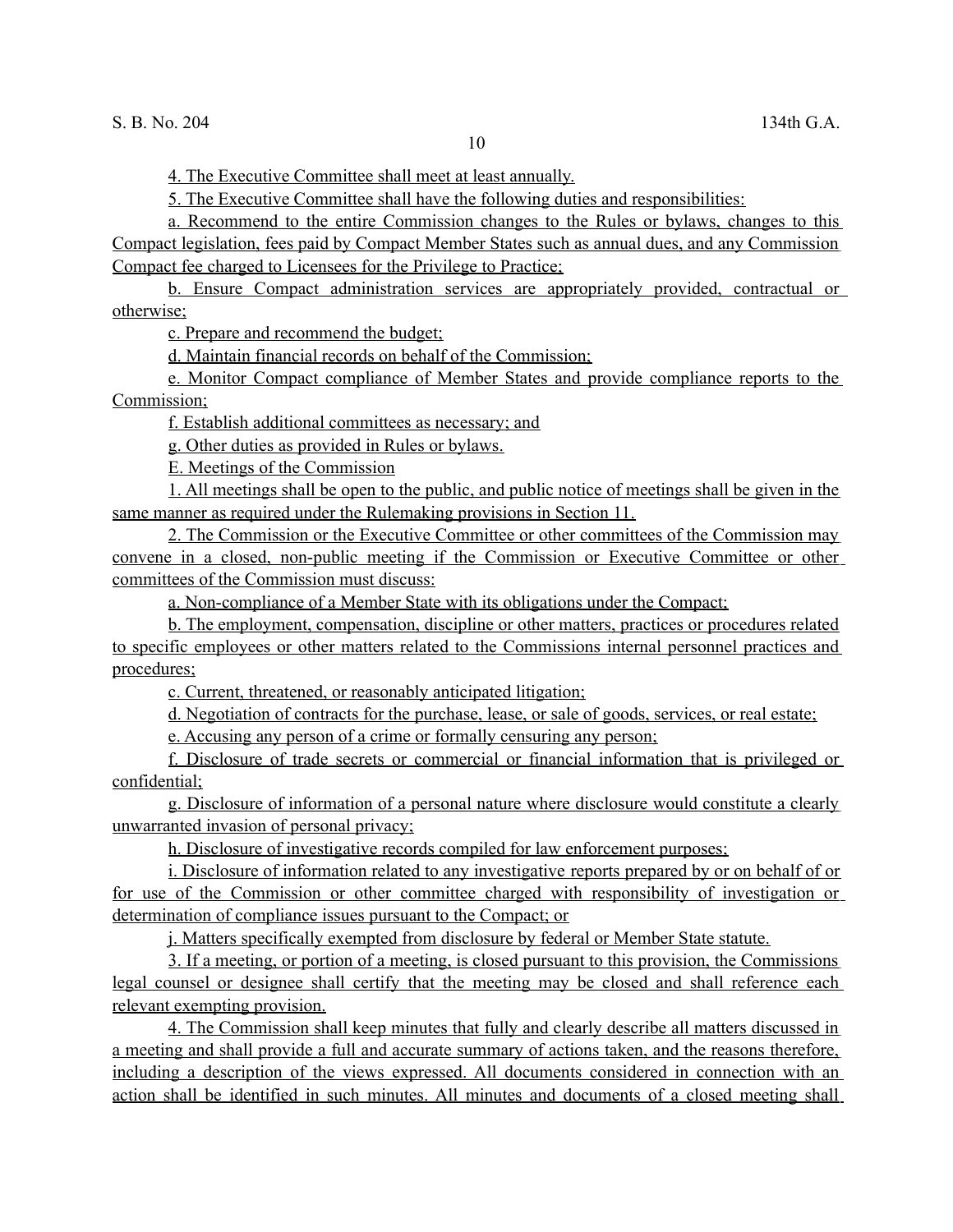remain under seal, subject to release by a majority vote of the Commission or order of a court of competent jurisdiction.

F. Financing of the Commission

1. The Commission shall pay, or provide for the payment of, the reasonable expenses of its establishment, organization, and ongoing activities.

2. The Commission may accept any and all appropriate revenue sources, donations, and grants of money, equipment, supplies, materials, and services.

3. The Commission may levy on and collect an annual assessment from each Member State or impose fees on other parties to cover the cost of the operations and activities of the Commission and its staff, which must be in a total amount sufficient to cover its annual budget as approved each year for which revenue is not provided by other sources. The aggregate annual assessment amount shall be allocated based upon a formula to be determined by the Commission, which shall promulgate a Rule binding upon all Member States.

4. The Commission shall not incur obligations of any kind prior to securing the funds adequate to meet the same; nor shall the Commission pledge the credit of any of the Member States, except by and with the authority of the Member State.

5. The Commission shall keep accurate accounts of all receipts and disbursements. The receipts and disbursements of the Commission shall be subject to the audit and accounting procedures established under its bylaws. However, all receipts and disbursements of funds handled by the Commission shall be audited yearly by a certified or licensed public accountant, and the report of the audit shall be included in and become part of the annual report of the Commission.

G. Qualified Immunity, Defense, and Indemnification

1. The members, officers, executive director, employees and representatives of the Commission shall be immune from suit and liability, either personally or in their official capacity, for any claim for damage to or loss of property or personal injury or other civil liability caused by or arising out of any actual or alleged act, error or omission that occurred, or that the person against whom the claim is made had a reasonable basis for believing occurred within the scope of Commission employment, duties or responsibilities; provided that nothing in this paragraph shall be construed to protect any such person from suit and/or liability for any damage, loss, injury, or liability caused by the intentional or willful or wanton misconduct of that person.

2. The Commission shall defend any member, officer, executive director, employee or representative of the Commission in any civil action seeking to impose liability arising out of any actual or alleged act, error, or omission that occurred within the scope of Commission employment, duties, or responsibilities, or that the person against whom the claim is made had a reasonable basis for believing occurred within the scope of Commission employment, duties, or responsibilities; provided that nothing herein shall be construed to prohibit that person from retaining his or her own counsel; and provided further, that the actual or alleged act, error, or omission did not result from that persons intentional or willful or wanton misconduct.

3. The Commission shall indemnify and hold harmless any member, officer, executive director, employee, or representative of the Commission for the amount of any settlement or judgment obtained against that person arising out of any actual or alleged act, error, or omission that occurred within the scope of Commission employment, duties, or responsibilities, or that such person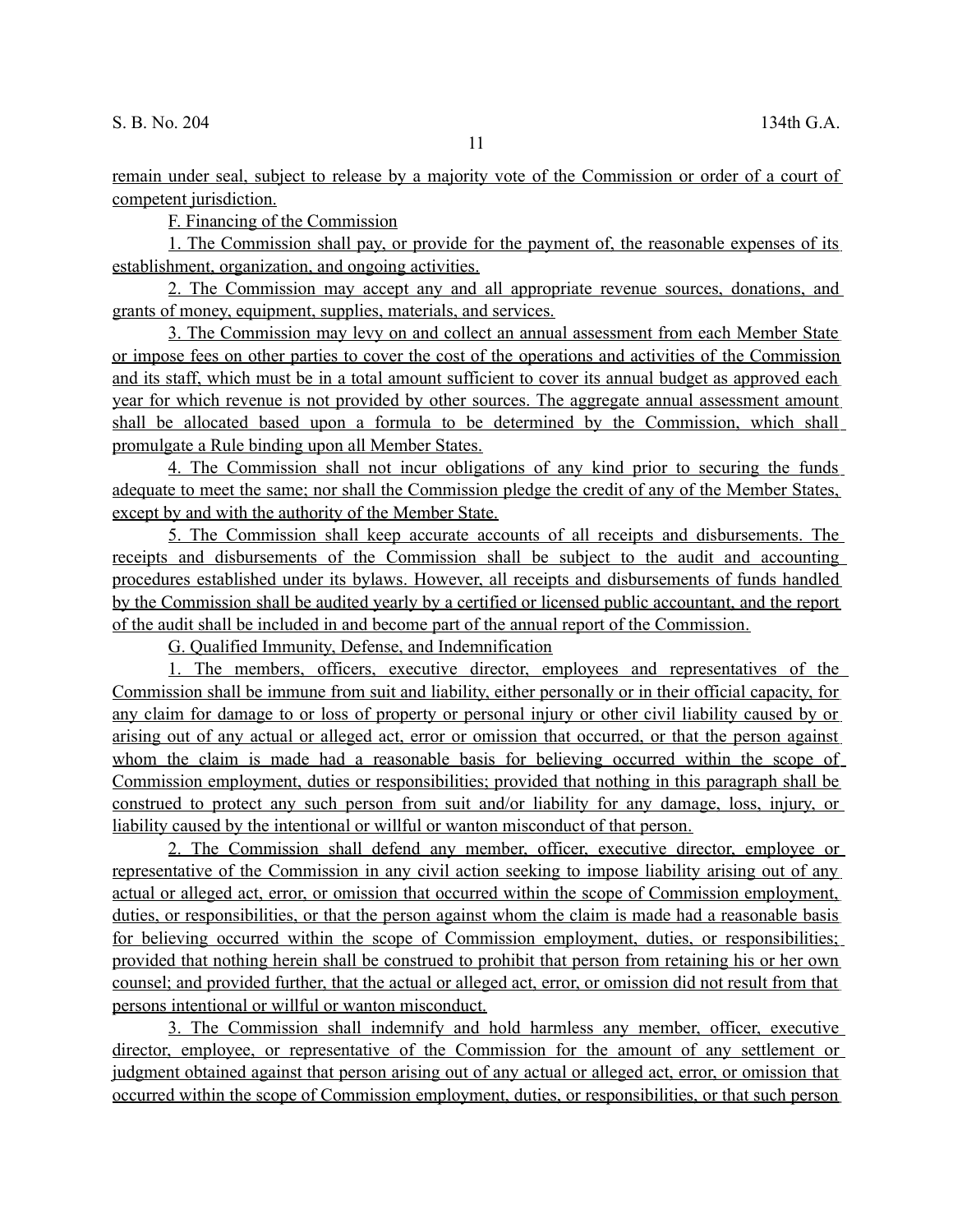had a reasonable basis for believing occurred within the scope of Commission employment, duties, or responsibilities, provided that the actual or alleged act, error, or omission did not result from the intentional or willful or wanton misconduct of that person.

SECTION 10. DATA SYSTEM

A. The Commission shall provide for the development, maintenance, operation, and utilization of a coordinated database and reporting system containing licensure, Adverse Action, and Investigative Information on all licensed individuals in Member States.

B. Notwithstanding any other provision of State law to the contrary, a Member State shall submit a uniform data set to the Data System on all individuals to whom this Compact is applicable as required by the Rules of the Commission, including:

1. Identifying information;

2. Licensure data;

3. Adverse Actions against a license or Privilege to Practice;

4. Non-confidential information related to Alternative Program participation;

5. Any denial of application for licensure, and the reason(s) for such denial;

6. Current Significant Investigative Information; and

7. Other information that may facilitate the administration of this Compact, as determined by the Rules of the Commission.

C. Investigative Information pertaining to a Licensee in any Member State will only be available to other Member States.

D. The Commission shall promptly notify all Member States of any Adverse Action taken against a Licensee or an individual applying for a license. Adverse Action information pertaining to a Licensee in any Member State will be available to any other Member State.

 E. Member States contributing information to the Data System may designate information that may not be shared with the public without the express permission of the contributing State.

F. Any information submitted to the Data System that is subsequently required to be expunged by the laws of the Member State contributing the information shall be removed from the Data System.

SECTION 11. RULEMAKING

A. The Commission shall promulgate reasonable Rules in order to effectively and efficiently achieve the purpose of the Compact. Notwithstanding the foregoing, in the event the Commission exercises its Rulemaking authority in a manner that is beyond the scope of the purposes of the Compact, or the powers granted hereunder, then such an action by the Commission shall be invalid and have no force or effect.

B. The Commission shall exercise its Rulemaking powers pursuant to the criteria set forth in this Section and the Rules adopted thereunder. Rules and amendments shall become binding as of the date specified in each Rule or amendment.

C. If a majority of the legislatures of the Member States rejects a Rule, by enactment of a statute or resolution in the same manner used to adopt the Compact within four (4) years of the date of adoption of the Rule, then such Rule shall have no further force and effect in any Member State.

D. Rules or amendments to the Rules shall be adopted at a regular or special meeting of the Commission.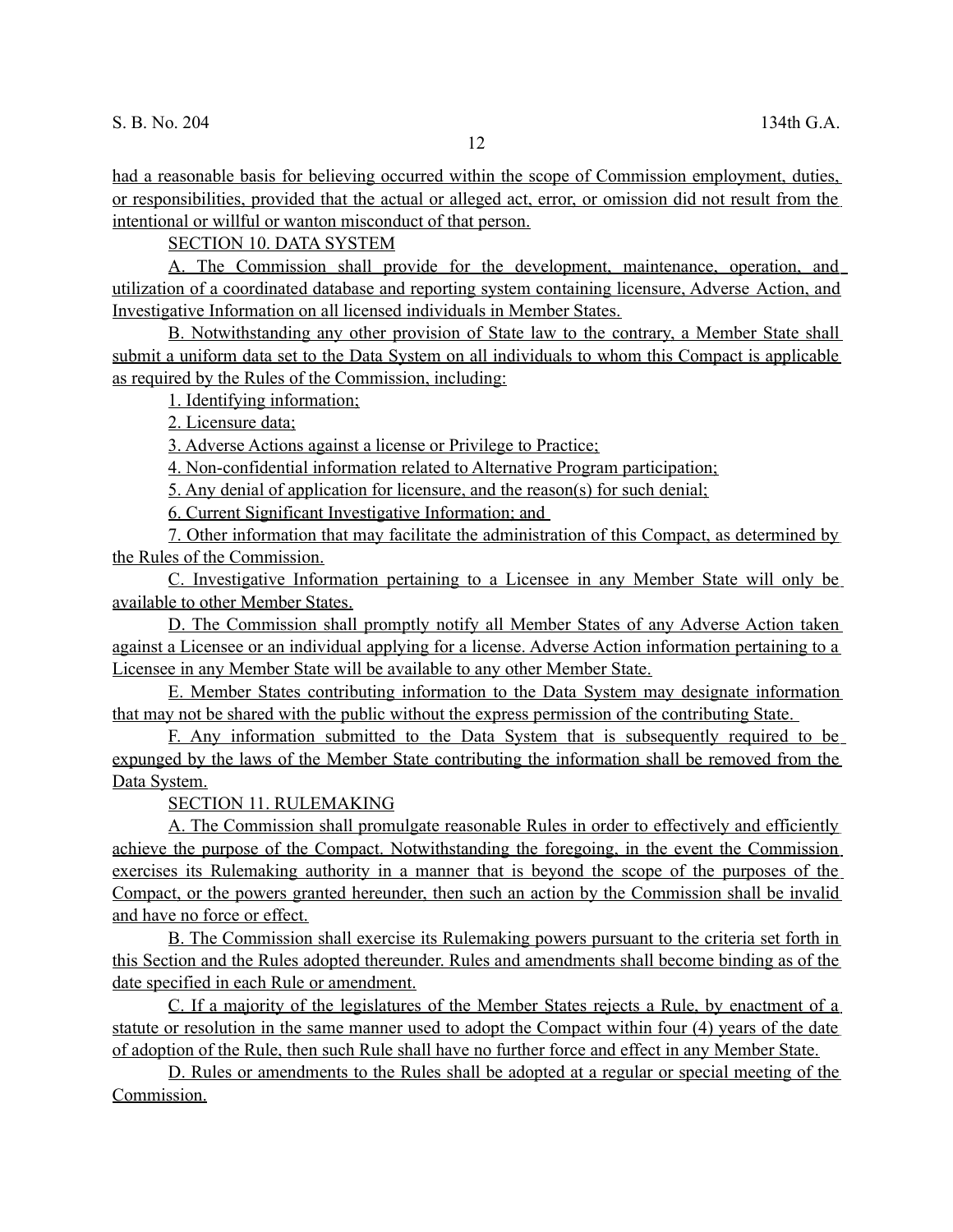E. Prior to promulgation and adoption of a final Rule or Rules by the Commission, and at least thirty (30) days in advance of the meeting at which the Rule will be considered and voted upon, the Commission shall file a Notice of Proposed Rulemaking:

1. On the website of the Commission or other publicly accessible platform; and

2. On the website of each Member State Professional Counseling Licensing Board or other publicly accessible platform or the publication in which each State would otherwise publish proposed Rules.

F. The Notice of Proposed Rulemaking shall include:

1. The proposed time, date, and location of the meeting in which the Rule will be considered and voted upon;

2. The text of the proposed Rule or amendment and the reason for the proposed Rule;

3. A request for comments on the proposed Rule from any interested person; and

4. The manner in which interested persons may submit notice to the Commission of their intention to attend the public hearing and any written comments.

G. Prior to adoption of a proposed Rule, the Commission shall allow persons to submit written data, facts, opinions, and arguments, which shall be made available to the public.

H. The Commission shall grant an opportunity for a public hearing before it adopts a Rule or amendment if a hearing is requested by:

1. At least twenty-five (25) persons;

2. A State or federal governmental subdivision or agency; or

3. An association having at least twenty-five (25) members.

I. If a hearing is held on the proposed Rule or amendment, the Commission shall publish the place, time, and date of the scheduled public hearing. If the hearing is held via electronic means, the Commission shall publish the mechanism for access to the electronic hearing.

1. All persons wishing to be heard at the hearing shall notify the executive director of the Commission or other designated member in writing of their desire to appear and testify at the hearing not less than five (5) business days before the scheduled date of the hearing.

2. Hearings shall be conducted in a manner providing each person who wishes to comment a fair and reasonable opportunity to comment orally or in writing.

3. All hearings will be recorded. A copy of the recording will be made available on request.

4. Nothing in this section shall be construed as requiring a separate hearing on each Rule. Rules may be grouped for the convenience of the Commission at hearings required by this section.

J. Following the scheduled hearing date, or by the close of business on the scheduled hearing date if the hearing was not held, the Commission shall consider all written and oral comments received.

K. If no written notice of intent to attend the public hearing by interested parties is received, the Commission may proceed with promulgation of the proposed Rule without a public hearing.

L. The Commission shall, by majority vote of all members, take final action on the proposed Rule and shall determine the effective date of the Rule, if any, based on the Rulemaking record and the full text of the Rule.

M. Upon determination that an emergency exists, the Commission may consider and adopt an emergency Rule without prior notice, opportunity for comment, or hearing, provided that the usual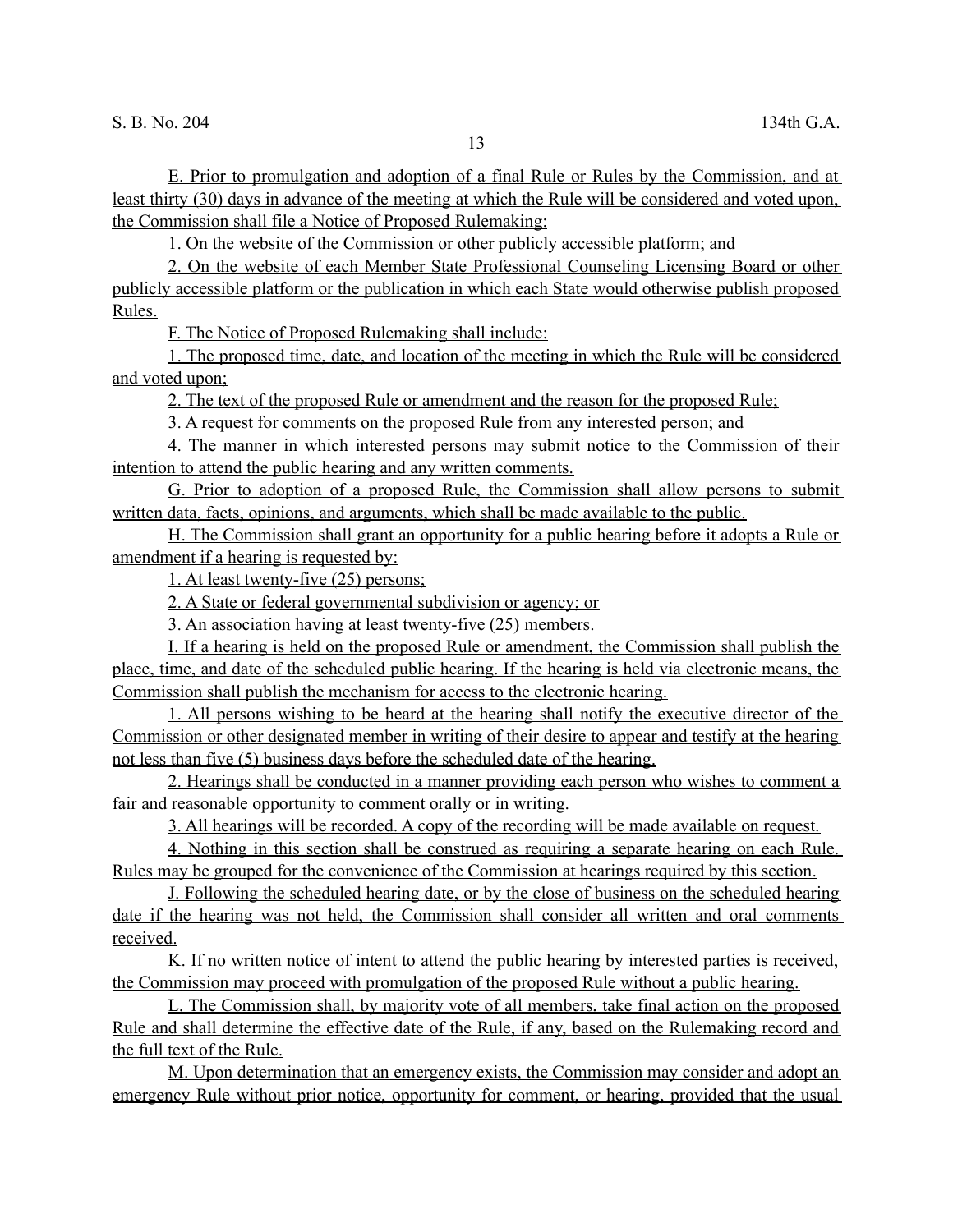Rulemaking procedures provided in the Compact and in this section shall be retroactively applied to the Rule as soon as reasonably possible, in no event later than ninety (90) days after the effective date of the Rule. For the purposes of this provision, an emergency Rule is one that must be adopted immediately in order to:

1. Meet an imminent threat to public health, safety, or welfare;

2. Prevent a loss of Commission or Member State funds;

3. Meet a deadline for the promulgation of an administrative Rule that is established by federal law or Rule; or

4. Protect public health and safety.

N. The Commission or an authorized committee of the Commission may direct revisions to a previously adopted Rule or amendment for purposes of correcting typographical errors, errors in format, errors in consistency, or grammatical errors. Public notice of any revisions shall be posted on the website of the Commission. The revision shall be subject to challenge by any person for a period of thirty (30) days after posting. The revision may be challenged only on grounds that the revision results in a material change to a Rule. A challenge shall be made in writing and delivered to the chair of the Commission prior to the end of the notice period. If no challenge is made, the revision will take effect without further action. If the revision is challenged, the revision may not take effect without the approval of the Commission.

SECTION 12. OVERSIGHT, DISPUTE RESOLUTION, AND ENFORCEMENT

A. Oversight

1. The executive, legislative, and judicial branches of State government in each Member State shall enforce this Compact and take all actions necessary and appropriate to effectuate the Compacts purposes and intent. The provisions of this Compact and the Rules promulgated hereunder shall have standing as statutory law.

2. All courts shall take judicial notice of the Compact and the Rules in any judicial or administrative proceeding in a Member State pertaining to the subject matter of this Compact which may affect the powers, responsibilities, or actions of the Commission.

3. The Commission shall be entitled to receive service of process in any such proceeding and shall have standing to intervene in such a proceeding for all purposes. Failure to provide service of process to the Commission shall render a judgment or order void as to the Commission, this Compact, or promulgated Rules.

B. Default, Technical Assistance, and Termination

1. If the Commission determines that a Member State has defaulted in the performance of its obligations or responsibilities under this Compact or the promulgated Rules, the Commission shall:

a. Provide written notice to the defaulting State and other Member States of the nature of the default, the proposed means of curing the default and/or any other action to be taken by the Commission; and

b. Provide remedial training and specific technical assistance regarding the default.

C. If a State in default fails to cure the default, the defaulting State may be terminated from the Compact upon an affirmative vote of a majority of the Member States, and all rights, privileges and benefits conferred by this Compact may be terminated on the effective date of termination. A cure of the default does not relieve the offending State of obligations or liabilities incurred during the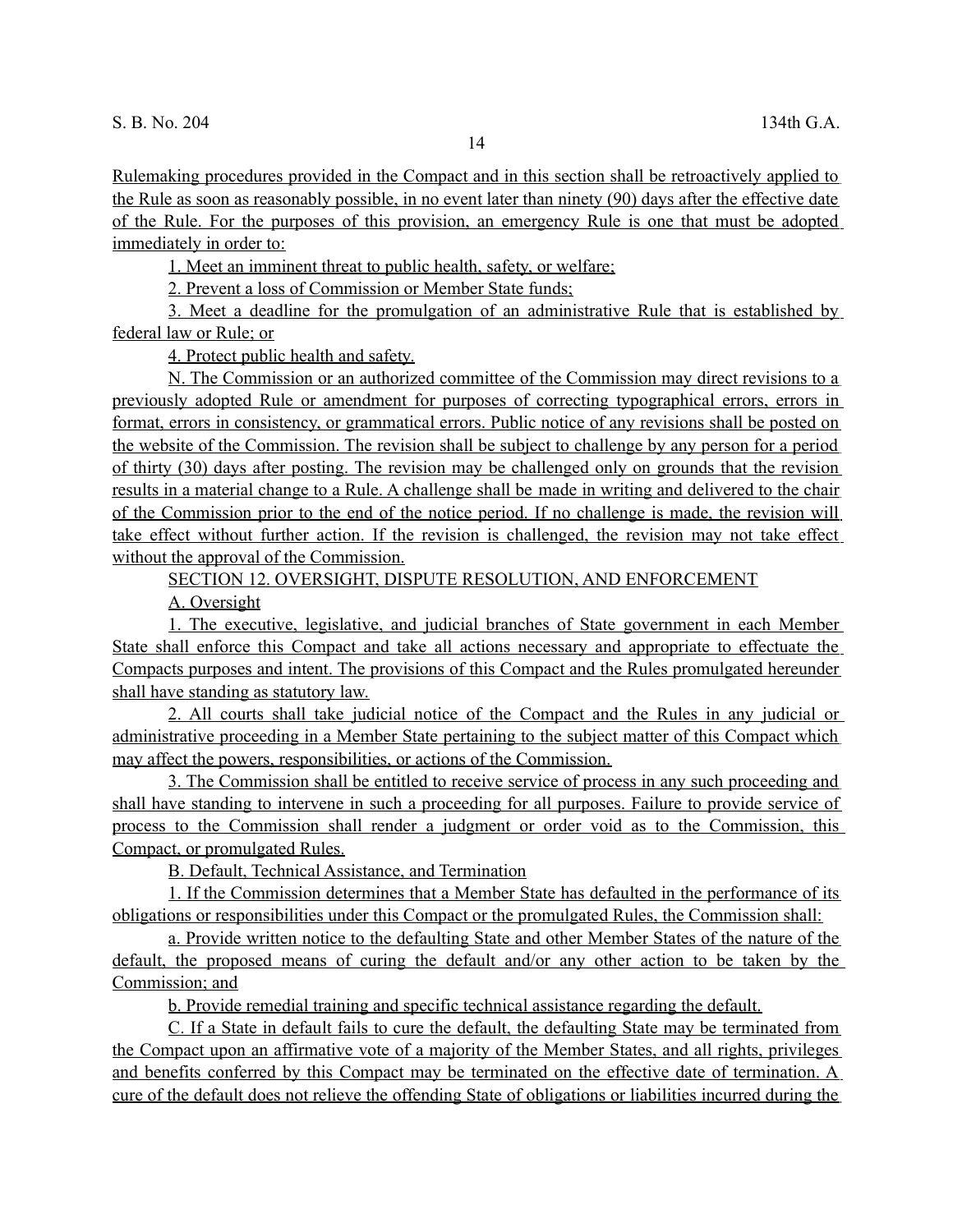period of default.

D. Termination of membership in the Compact shall be imposed only after all other means of securing compliance have been exhausted. Notice of intent to suspend or terminate shall be given by the Commission to the governor, the majority and minority leaders of the defaulting States legislature, and each of the Member States.

E. A State that has been terminated is responsible for all assessments, obligations, and liabilities incurred through the effective date of termination, including obligations that extend beyond the effective date of termination.

F. The Commission shall not bear any costs related to a State that is found to be in default or that has been terminated from the Compact, unless agreed upon in writing between the Commission and the defaulting State.

G. The defaulting State may appeal the action of the Commission by petitioning the U.S. District Court for the District of Columbia or the federal district where the Commission has its principal offices. The prevailing member shall be awarded all costs of such litigation, including reasonable attorneys fees.

H. Dispute Resolution

1. Upon request by a Member State, the Commission shall attempt to resolve disputes related to the Compact that arise among Member States and between member and non-Member States.

2. The Commission shall promulgate a Rule providing for both mediation and binding dispute resolution for disputes as appropriate.

I. Enforcement

1. The Commission, in the reasonable exercise of its discretion, shall enforce the provisions and Rules of this Compact.

2. By majority vote, the Commission may initiate legal action in the United States District Court for the District of Columbia or the federal district where the Commission has its principal offices against a Member State in default to enforce compliance with the provisions of the Compact and its promulgated Rules and bylaws. The relief sought may include both injunctive relief and damages. In the event judicial enforcement is necessary, the prevailing member shall be awarded all costs of such litigation, including reasonable attorneys fees.

3. The remedies herein shall not be the exclusive remedies of the Commission. The Commission may pursue any other remedies available under federal or State law.

 SECTION 13. DATE OF IMPLEMENTATION OF THE COUNSELING COMPACT COMMISSION AND ASSOCIATED RULES, WITHDRAWAL, AND AMENDMENT

A. The Compact shall come into effect on the date on which the Compact statute is enacted into law in the tenth Member State. The provisions, which become effective at that time, shall be limited to the powers granted to the Commission relating to assembly and the promulgation of Rules. Thereafter, the Commission shall meet and exercise Rulemaking powers necessary to the implementation and administration of the Compact.

B. Any State that joins the Compact subsequent to the Commissions initial adoption of the Rules shall be subject to the Rules as they exist on the date on which the Compact becomes law in that State. Any Rule that has been previously adopted by the Commission shall have the full force and effect of law on the day the Compact becomes law in that State.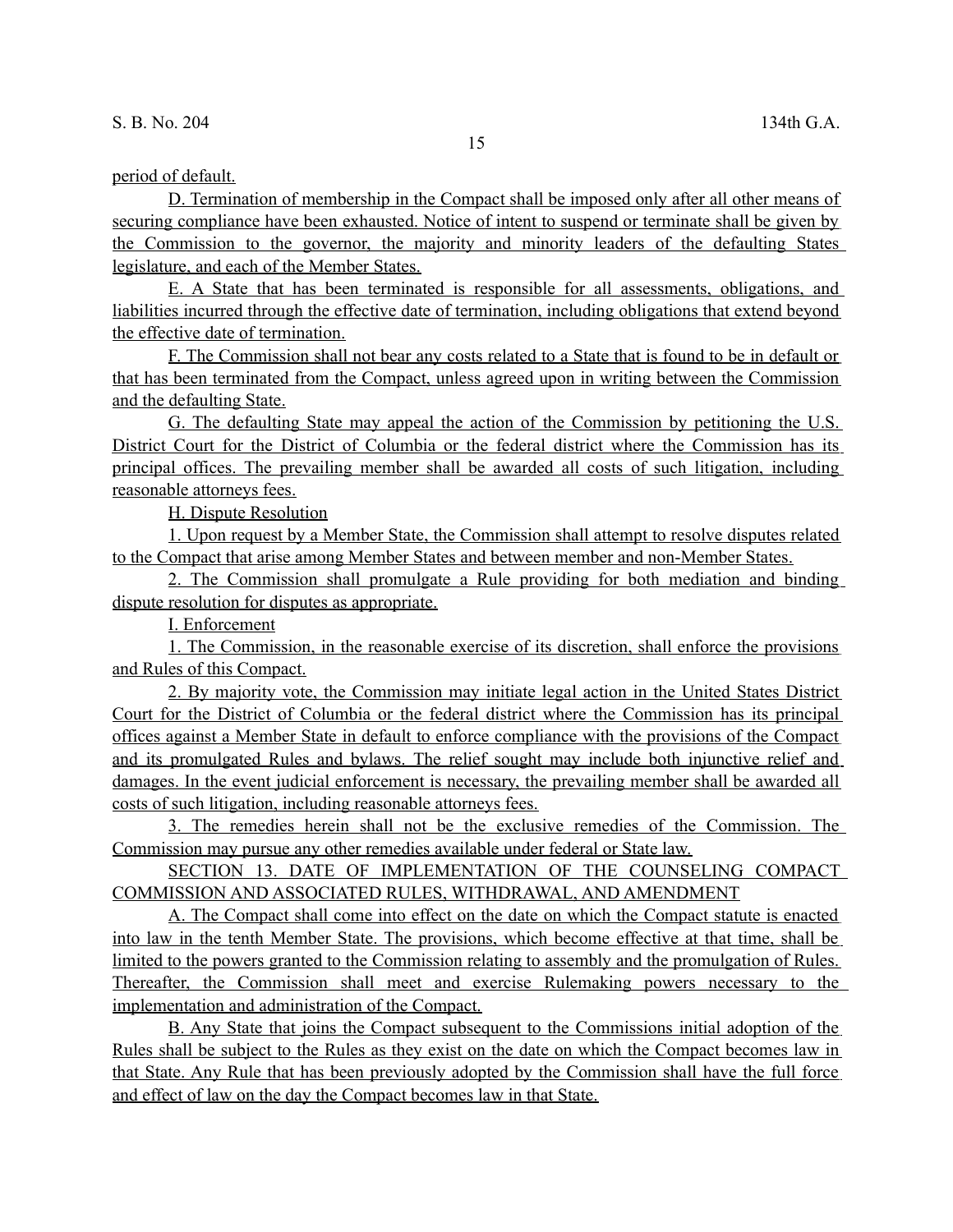C. Any Member State may withdraw from this Compact by enacting a statute repealing the same.

1. A Member State's withdrawal shall not take effect until six (6) months after enactment of the repealing statute.

2. Withdrawal shall not affect the continuing requirement of the withdrawing States Professional Counseling Licensing Board to comply with the investigative and Adverse Action reporting requirements of this act prior to the effective date of withdrawal.

D. Nothing contained in this Compact shall be construed to invalidate or prevent any Professional Counseling licensure agreement or other cooperative arrangement between a Member State and a non-Member State that does not conflict with the provisions of this Compact.

E. This Compact may be amended by the Member States. No amendment to this Compact shall become effective and binding upon any Member State until it is enacted into the laws of all Member States.

SECTION 14. CONSTRUCTION AND SEVERABILITY

This Compact shall be liberally construed so as to effectuate the purposes thereof. The provisions of this Compact shall be severable and if any phrase, clause, sentence or provision of this Compact is declared to be contrary to the constitution of any Member State or of the United States or the applicability thereof to any government, agency, person or circumstance is held invalid, the validity of the remainder of this Compact and the applicability thereof to any government, agency, person or circumstance shall not be affected thereby. If this Compact shall be held contrary to the constitution of any Member State, the Compact shall remain in full force and effect as to the remaining Member States and in full force and effect as to the Member State affected as to all severable matters.

SECTION 15. BINDING EFFECT OF COMPACT AND OTHER LAWS

A. A Licensee providing Professional Counseling services in a Remote State under the Privilege to Practice shall adhere to the laws and regulations, including scope of practice, of the Remote State.

B. Nothing herein prevents the enforcement of any other law of a Member State that is not inconsistent with the Compact.

C. Any laws in a Member State in conflict with the Compact are superseded to the extent of the conflict.

D. Any lawful actions of the Commission, including all Rules and bylaws properly promulgated by the Commission, are binding upon the Member States.

E. All permissible agreements between the Commission and the Member States are binding in accordance with their terms.

F. In the event any provision of the Compact exceeds the constitutional limits imposed on the legislature of any Member State, the provision shall be ineffective to the extent of the conflict with the constitutional provision in question in that Member State.

 Sec. 4757.511. Not later than sixty days after the "Counseling Compact" is entered into under section 4757.51 of the Revised Code, the counselor, social worker, and marriage and family therapist board, in accordance with section 9 of the compact, shall select an individual to serve as a delegate to the counseling compact commission created under the compact. The board shall fill a vacancy in this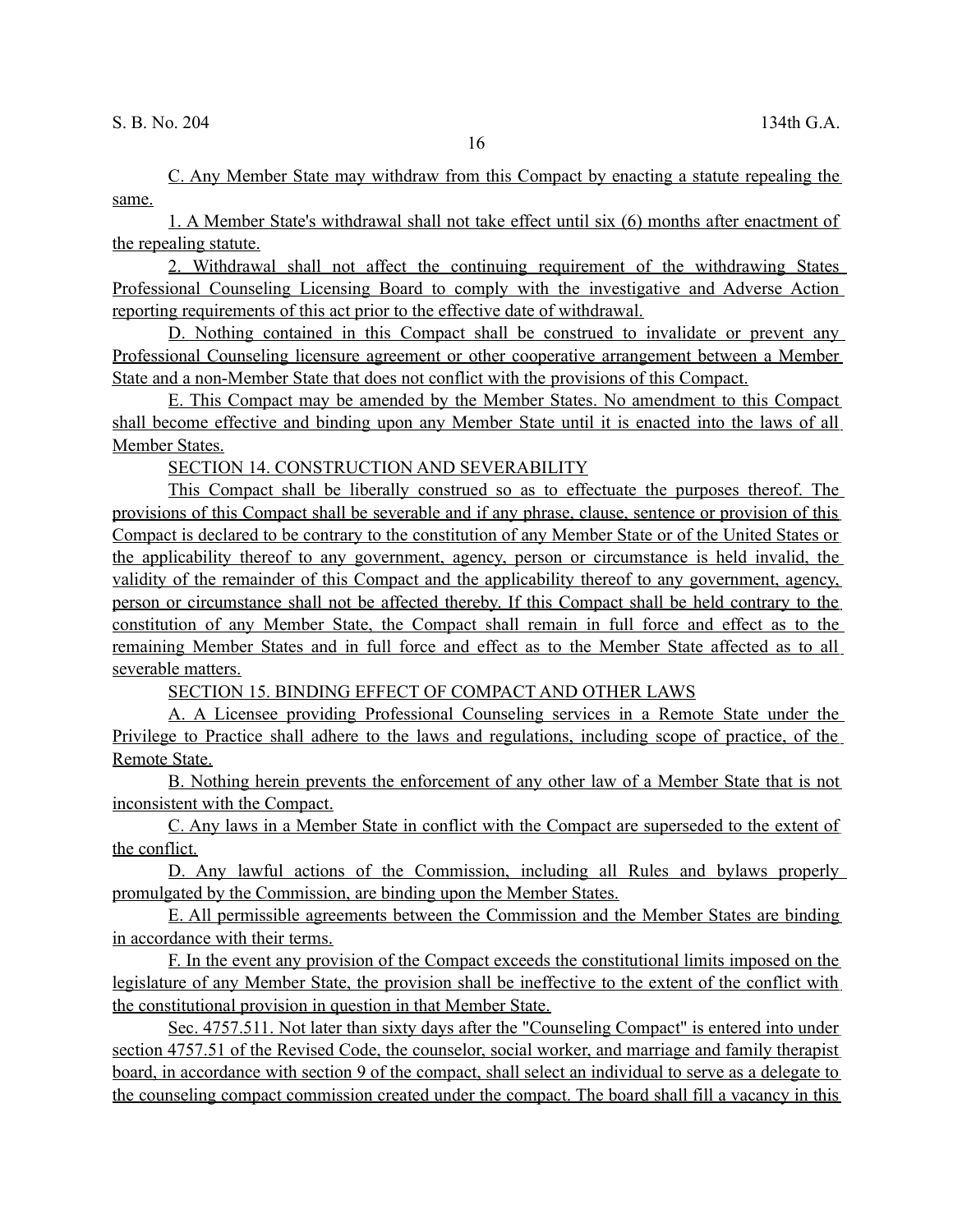## S. B. No. 204 134th G.A.

position not later than sixty days after the vacancy occurs.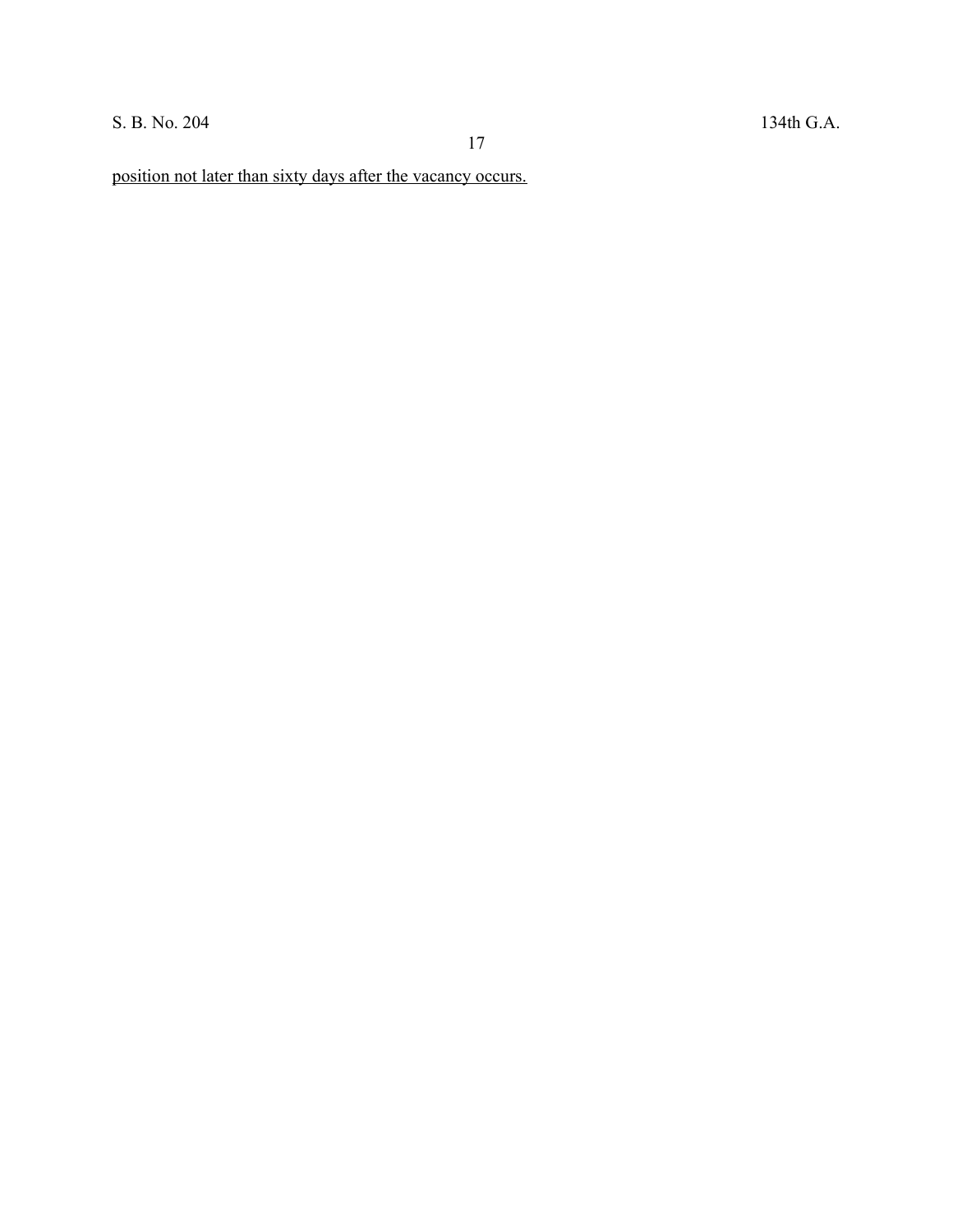*Speaker \_\_\_\_\_\_\_\_\_\_\_\_\_\_\_\_\_\_\_ of the House of Representatives.*

*President \_\_\_\_\_\_\_\_\_\_\_\_\_\_\_\_\_\_\_ of the Senate.*

Passed \_\_\_\_\_\_\_\_\_\_\_\_\_\_\_\_\_\_\_\_\_\_\_\_, 20\_\_\_\_

Approved \_\_\_\_\_\_\_\_\_\_\_\_\_\_\_\_\_\_\_\_\_\_\_\_, 20\_\_\_\_

*Governor.*